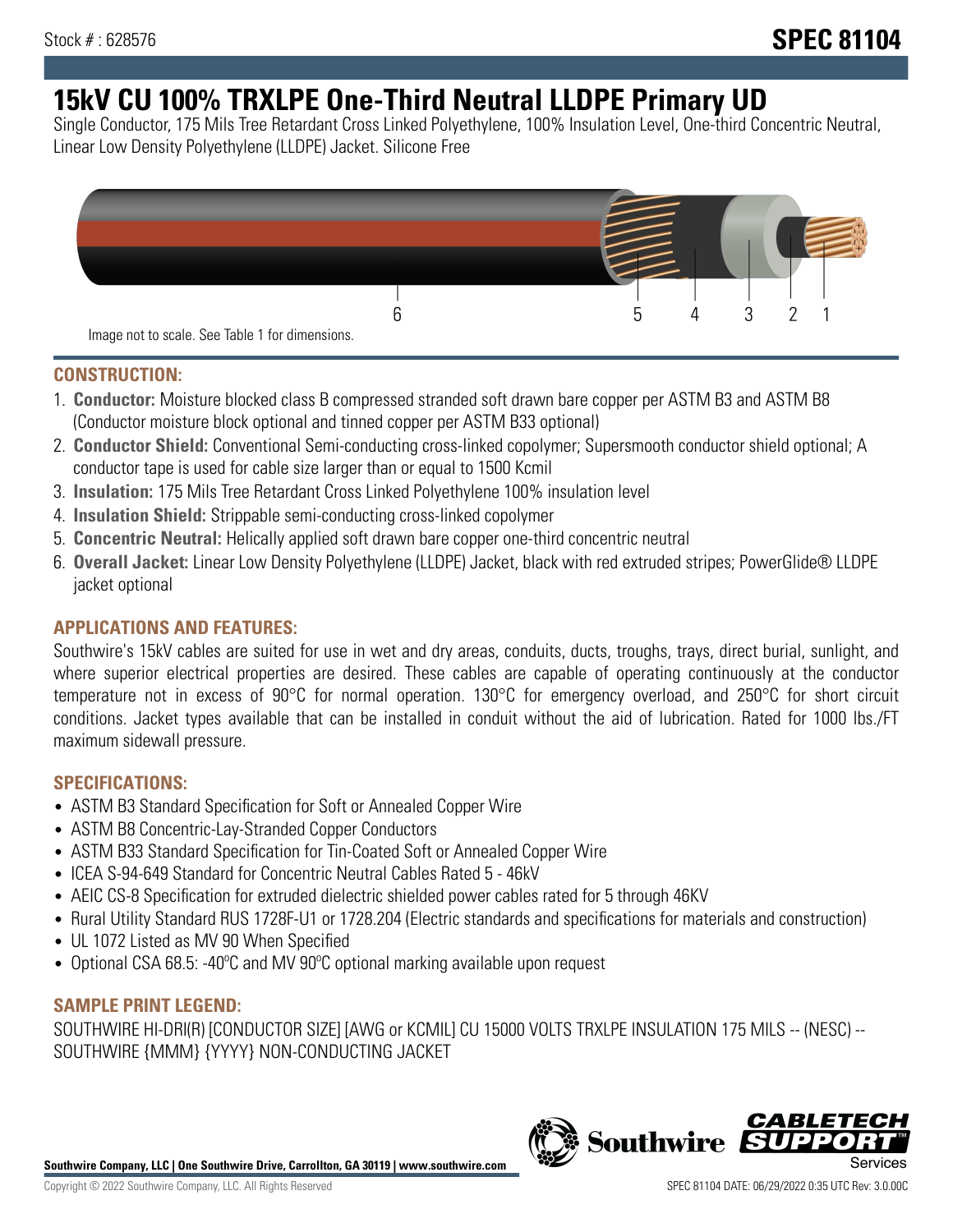## Stock # : 628576 **SPEC 81104**

#### **Table 1 – Weights and Measurements**

| Stock<br>Number | Cond.<br><b>Size</b> | <b>Diameter</b><br>Over<br>Conductor | <b>Diameter</b><br>Over<br>Insulation | Insul.<br><b>Thickness</b> | <b>Diameter</b><br>Over<br>Insulation<br><b>Shield</b> | Concentric<br><b>Neutral</b> | Neutral DC<br>Resistance<br>$25^{\circ}C$ | Jacket<br><b>Thickness</b> | Approx.<br>0D | Approx.<br>Weight | Min<br><b>Bending</b><br>Radius | Max Pull<br>Tension*' |
|-----------------|----------------------|--------------------------------------|---------------------------------------|----------------------------|--------------------------------------------------------|------------------------------|-------------------------------------------|----------------------------|---------------|-------------------|---------------------------------|-----------------------|
|                 | AWG/<br>Kcmil        | inch                                 | inch                                  | m <sub>l</sub>             | inch                                                   | No. x AWG                    | $\Omega$ /1000ft                          | mil                        | inch          | Ib<br>/1000ft     | inch                            | $\mathsf{lb}$         |
| 628576^         | 1000<br>(61)         | .117                                 | .522                                  | 175                        | .622                                                   | 26x9                         | 0.031                                     | 80                         | 2.039         | 5083              | 16.3                            | 8000                  |

All dimensions are nominal and subject to normal manufacturing tolerances

◊ Cable marked with this symbol is a standard stock item

\* Pulling tension based on pulling eye directly connected to conductor

^ HiDri Plus - Water Blocking Powder. Black Jacket

# All black jacket

§ HiDri Plus - Water Blocking Powder. Black Jacket. CSA Listed

#### **Table 2 – Electrical and Engineering Data**

| Cond.<br>Size | $\omega$ 25°C    | DC Resistance AC Resistance<br>$@90^{\circ}C$ | Capacitive<br>Reactance @<br>60Hz | Inductive<br>Reactance @<br>60Hz | Charging<br>Current | Dielectric<br>Loss | Zero Sequence<br>Impedance* | Positive<br>Sequence<br>Impedance* | <b>Short Circuit</b><br>Current $@30"$<br>Cycle |
|---------------|------------------|-----------------------------------------------|-----------------------------------|----------------------------------|---------------------|--------------------|-----------------------------|------------------------------------|-------------------------------------------------|
| AWG/<br>Kcmil | $\Omega/1000$ ft | $\Omega/1000$ ft                              | $M\Omega^*1000$ ft                | $\Omega/1000$ ft                 | A/1000ft            | $W/1000$ ft        | $\Omega$ /1000ft            | $\Omega/1000$ ft                   | Amp                                             |
| 1000<br>(61)  | 0.0108           | 0.015                                         | 0.018                             | 0.034                            | 0.487               | .265               | $0.047 + j0.021$            | $0.023 + 0.028$                    | 30876.7                                         |

\* Calculations are based on three cables triplexed / concentric shield / Conductor temperature of 90°C / Shield temperature of 45°C / Earth resistivity of 100 ohmsmeter

† Ampacities are based on Figure 7 of ICEA P-117-734 (Single circuit trefoil, 100% load factor, 90°C conductor temperature, earth RHO 90, 36" burial depth)

‡ Ampacities are based on Figure 1 of ICEA P-117-734 (Single circuit trefoil, 100% load factor, 90°C conductor temperature, earth RHO 90, 36" burial depth)

#### **Table 3 – Weights and Measurements (Metric)**

| <b>Stock</b><br>Number | Cond<br><b>Size</b> | <b>Diameter</b><br>Over<br>Conductor | <b>Diameter</b><br>Over<br>Insulation | <b>Insul</b><br><b>Thickness</b> | Diameter<br>Over<br>Insulation<br><b>Shield</b> | Concentric<br><b>Neutral</b> | Neutral DC<br>Resistance<br>$25^{\circ}C$ | Jacket<br><b>Thickness</b> | Approx.<br>OD | Approx.<br>Weight | Min<br><b>Bending</b><br>Radius | Max Pull<br>Tension* |
|------------------------|---------------------|--------------------------------------|---------------------------------------|----------------------------------|-------------------------------------------------|------------------------------|-------------------------------------------|----------------------------|---------------|-------------------|---------------------------------|----------------------|
|                        | AWG/<br>Kcmil       | mm                                   | mm                                    | mm                               | mm                                              | No. x AWG                    | $\Omega$ /km                              | mm                         | mm            | ka/km             | mm                              | newton               |
| 628576^                | 1000<br>(61)        | 28.37                                | 38.66                                 | 4.44                             | 41.20                                           | 26x9                         | 0.10                                      | 2.03                       | 51.79         | 7564              | 414.02                          | 35600                |

All dimensions are nominal and subject to normal manufacturing tolerances

◊ Cable marked with this symbol is a standard stock item

\* Pulling tension based on pulling eye directly connected to conductor

^ HiDri Plus - Water Blocking Powder. Black Jacket

# All black jacket

§ HiDri Plus - Water Blocking Powder. Black Jacket. CSA Listed

### **Table 4 – Electrical and Engineering Data (Metric)**

| Cond<br><b>Size</b> | @25°C        | DC Resistance AC Resistance<br>$@90^{\circ}C$ | Capacitive<br>Reactance @<br>60Hz | <b>Inductive</b><br>Reactance @<br>60Hz | Charging<br>Current | <b>Dielectric</b><br>Loss | Zero Sequence<br>Impedance* | <b>Positive</b><br>Sequence<br>Impedance* | <b>Short Circuit</b><br>Current @ 30<br><b>Cycle</b> |
|---------------------|--------------|-----------------------------------------------|-----------------------------------|-----------------------------------------|---------------------|---------------------------|-----------------------------|-------------------------------------------|------------------------------------------------------|
| AWG/<br>Kcmil       | $\Omega$ /km | $\Omega / \mathrm{km}$                        | $M\Omega^*$ km                    | $\Omega$ /km                            | A/km                | W/km                      | $O/1000$ ft                 | $\Omega/1000$ ft                          | Amp                                                  |
| 1000<br>(61)        | 0.0354       | 0.05                                          | 0.0055                            | 0.1115                                  | .598                | 4.1503                    | $0.047 + 0.021$             | $0.023 + j0.028$                          | 30876.7                                              |

\* Calculations are based on three cables triplexed / concentric shield / Conductor temperature of 90°C / Shield temperature of 45°C / Earth resistivity of 100 ohmsmeter



#### *CABLETECH* **Southwire** UPPO